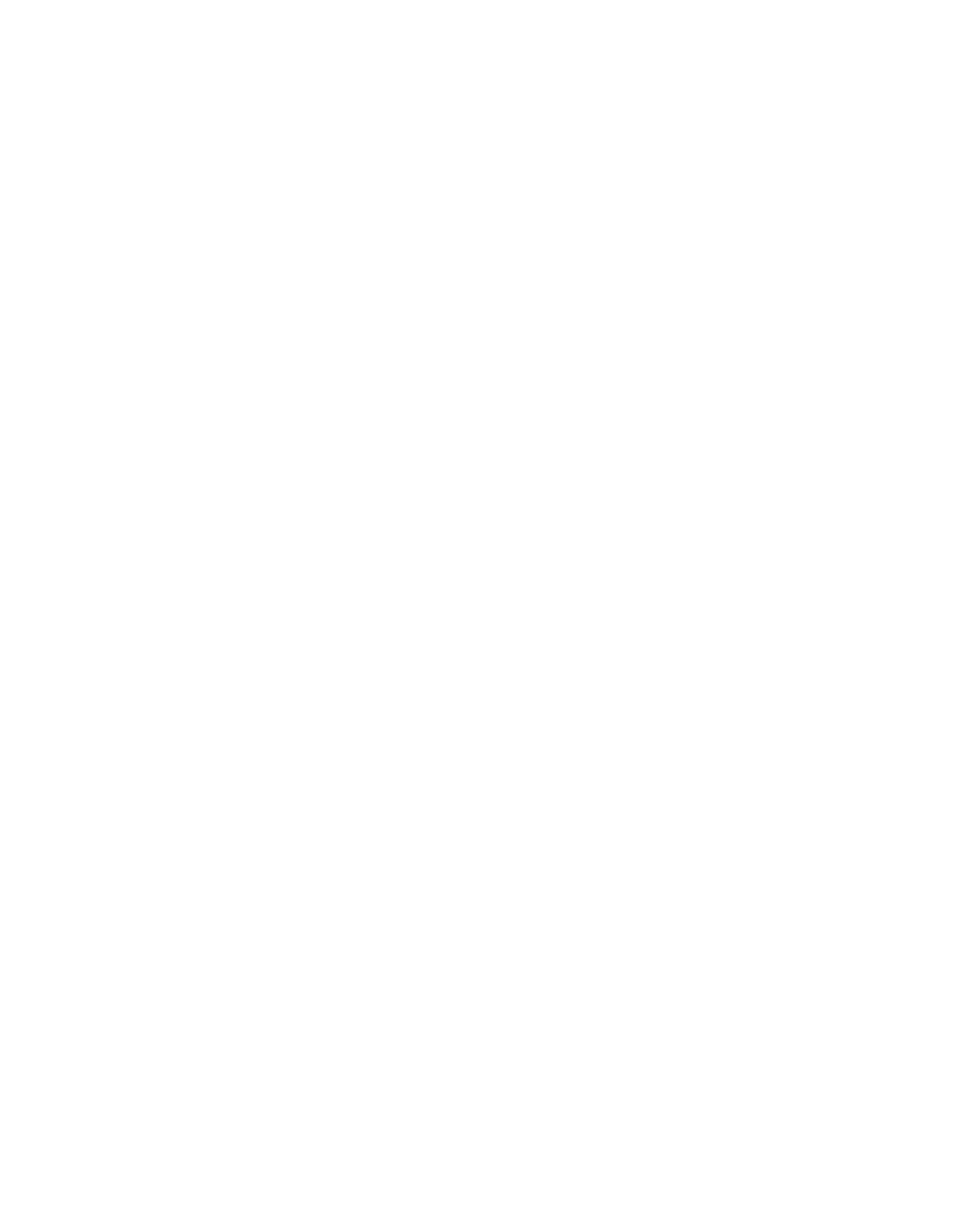integration and testing using static and dynamic scenarios in the relevant environment.

### II. MATERIALS AND METHOD

### *A. Materials*

Advanced driver-assist systems (ADAS) are a system that provides information from the car surrounding environment to assist drivers in avoiding accidents by providing alerts [7]. When ADAS detects an object around the car that can cause an accident, ADAS will warn the driver by a sound, and a light indicator will light up or activate automatic braking. ADAS use various sensors to map and recognize objects around cars, such as LiDAR, Radar, Cameras, Ultrasonic Sensors, and the Global Navigation Satellite System (GNSS)[9]. Sensor fusion has been done to produce a more accurate and robust detection. The combination of lidar and camera have been introduced for an object or vehicle detection [10], [11], object distance estimation [1], object tracking [2], collision avoidance system[12], and Autonomous Navigation[13] on different levels of data fusion. Cameras generally have a higher resolution than LiDAR, but cameras have a limited field of view and accurately estimate object distances. The Fusion technique is used as a correspondence between the points detected by the LiDAR and the points detected by the camera. The first step to integrating LiDAR and camera is to perform extrinsic calibration between sensors [1]. This implies that the geometric parameters of a sensor, such as position and orientation, must be determined, taking into account the other sensors [14]. The key point of heterogeneous sensor fusion is identifying each sensor's features and determining the geometric parameters from different angles and positions between sensors [15].

In recent years, deep learning algorithms are being applied to ADAS tasks. Convolutional Neural Networks (CNN) is a deep learning algorithm that has been widely used for object detection systems in ADAS because its performance has outperformed traditional methods. The methods include Viola Jones Detectors [16], Histogram of Oriented Gradients (HOG)[17], and Deformable Part-based Model (DPM) [18] in speed and accuracy [7]. Deep learning for object detection can be grouped into two approaches, i.e., "CNN based two-stage detection" and " CNN based onestage detection" [19]. R-CNN[20], SPP-Net[21], Fast R-CNN [22], Faster R-CNN[23], Feature Pyramid Networks (FPN)[24], and Mask R-CNN[25] are CNN based on a twostage detection approach. Furthermore, CNN based onestage detection there YOLO [26]–[29], SSD [30], and Retina-Net [31].The two-stage detector model has a better accuracy rate but is slower than the one-stage detector [32]. Two-stage detectors generate regions of interest using a Region Proposal Network (RPN) to classify objects and bounding box regression. On the other hand, the one-stage detector performs direct detection over a single pass through the neural network and bypasses the region proposal stage to learn the class probabilities and bounding box coordinates. SSD has advantages in accuracy and detection speed for small objects compared to other models in their group.

ADAS development using deep learning algorithms and multi-sensors requires parallel processing and high-speed

processing to improve performance. This requires a processing machine equipped with a GPU and a supporting middleware framework. The Robot Operating System (ROS) could be an adaptable system for creating robot software[33]. ROS allows the plan of modular systems development and parallelized systems. ROS applications contain a collection of programs called nodes where each node will interact with each other through message passing. Two communication models are accessible in ROS: a subscriber-publisher model and a client-server [34]. The subscriber-publisher model uses one-way communication based on the concept of topics, and the client-server model uses two-way communication with the concept of service. ROS is a widely used platform for robotics implementations such as on the ADAS [13], [35]. Another advantage of using ROS is that many active communities have already created modules and drivers[35].

## *B. Method*

This paper focuses on discussing the real-time collision warning system using 2D LiDAR and Camera sensors for environment perception and estimate the distance (depth) and angle of obstacles for the Advanced Driver Assistant System (ADAS). In this work, a sensor fusion approach between the camera and 2D LiDAR sensor is proposed to estimate the distance and angle of obstacles in front of the vehicle implemented on the Nvidia Jetson Nano using the Robot Operating System (ROS). Figure 1 shows an overview of the ADAS architecture, and figure 2 shows an overview of the ROS architecture for conducting sensor fusion.





In this context, the ADAS was equipped with a LOGITECH Webcam C170 camera for video streaming and SLIMTEC RP-LiDAR A1 model 2D LiDAR sensor to estimate the distance and angle of obstacles. A single board computer NVIDIA Jetson Nano with a Quad-core ARM A57 @ 1.43 GHz CPU, 4GB Memory, and 128-core GPU Maxwell has been implemented as the main processor of ADAS systems equipped with 7" HDMI IPS LCD, which is installed in the car dashboard. For software, ROS Melodic was installed on the NVDIA Jetson Nano as the main platform to implement the collision warning system for ADAS.

Furthermore, ROS architecture is created by applying the subscriber-publisher model system, whose architecture is depicted as in figure 2 to fuse the data from both sensors. In this architecture, there are two nodes that works as a publisher or a subscriber, i.e., the "Object Detection Node" and "Range /distance detection node." These two nodes are connected to the ROS Master that works as a broker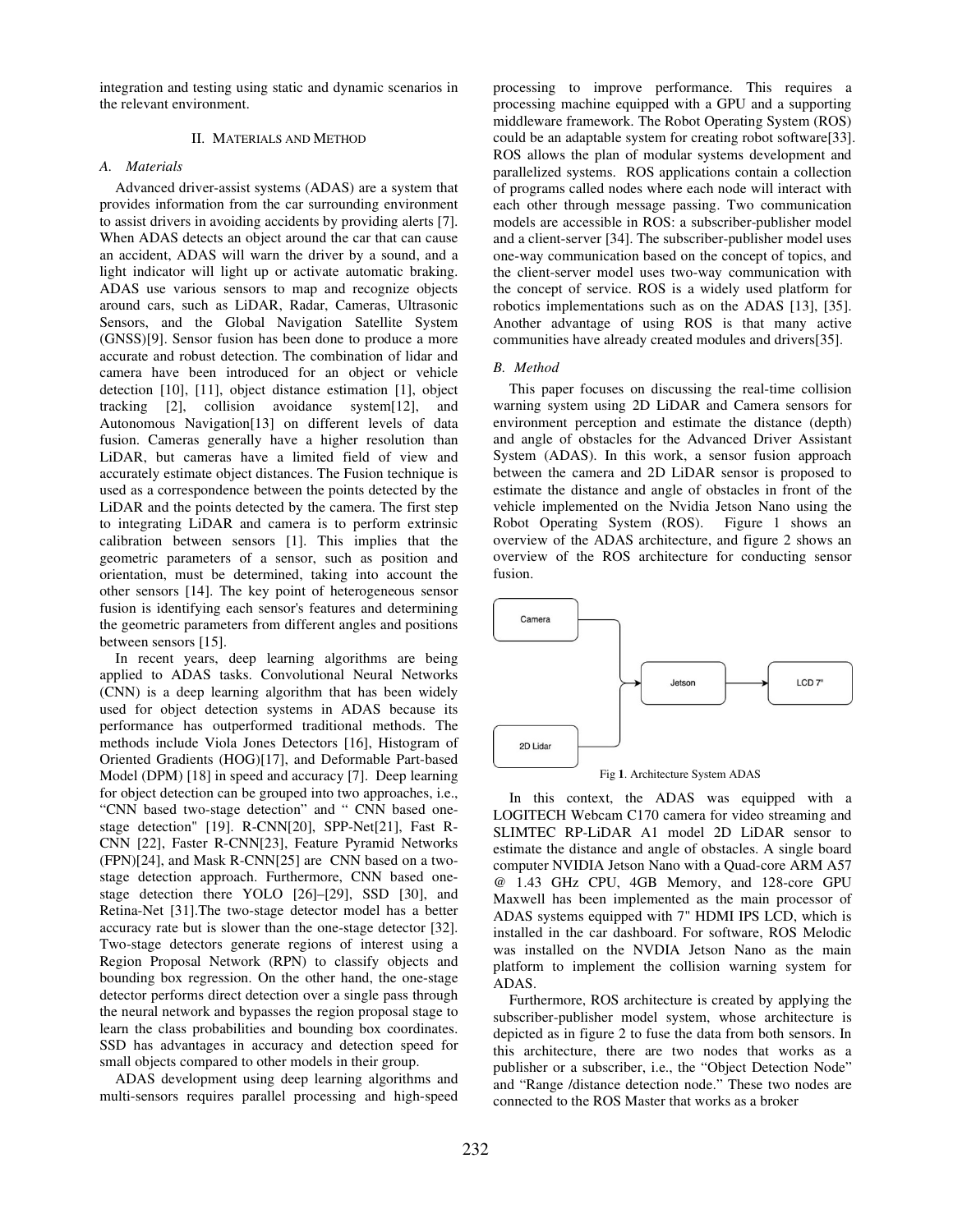

The main part of the collision warning system in this work is the object detection system and a system to measure the distance and angle of obstacles

### *A. Object Detection System*

In this work, an essential part of the collision warning system is the object detection system. This part serves to identify the obstacle in front of the vehicle, such as cars, motorcycles, pedestrians, and other objects. For this reason, the camera sensor plays a vital role as a supplier of the environmental images for the object recognition process. "Object Detection Node" is a set of ROS packages that contains tools for object detection system using SSD MobileNet-V2 from [36]. The SSD MobileNet-V2 architecture uses a convolution predictor SSD300 with an input size of 680x480 pixels from a LOGITECH webcam with a field of view (FoV) of  $60^0$ . A dataset from [37] has been applied to create this model, which supports the NVIDIA Jetson Nano. Figure 3 shows the SSD300 architecture used for the object detection system.



Fig. 3 Mobilnet-V2 SSD300 Architecture[38]

The output of the "*Object Detection Node*" is subject to be published in ROS Master using the topic "/jetson/result\_detection" which contains image data (width and height) and bounding box coordinates of the detected object.

The following is the object detection algorithm:

## **Algorithm 1: Object Detection**

Object detection estimation with Mobilenet Input: Camera FoV 60° with 640x480 Output: Display object detection, width, height and centre coordinate detection Method<sup>.</sup>

- 1. Initial node ROS with ObjectDetection
- 2. Initial object detection parameter image, width and height
- 3. Detection class id with mobilnet SSD
- 4. Detection coordinate left, right, bottom, width, height, area and center x and y coordinate
- 5. Publish detection with parameter image, width and height

## *B. Measurement of Distance and Angle of Obstacles*

Measuring the distance and angle of obstacles is carried out by fusing the camera sensor and RP-LiDAR 2D sensor. The fusion process is executed in "*Fusing Object and Range Detection Node"* with input from "*Object Detection Node"*, "*Range Detection Node",* and *"ROS Master"*. "*Range Detection Node"* will read the distance and angle data of obstacles around the vehicle from the RP-LiDAR sensor with a reading radius of 360 degrees using rplidar library. Furthermore, the data is sent to *ROS Master* using topic "/ scan\_msg" and then the data will be fused on "*Fusing Object and Range Detection Node"*.

In order to obtain the distance and angle obstacle, data fusion from RP-LiDAR and camera sensors was performed. The result of detection of distance and obstacle angle will be used to provide warning in ADAS. Beforehand, the calibration process has been carried out using a mechanism as shown in Figure 4 where the Camera sensor and the Lidar sensor are placed in the same position as in figure 6. In the calibration process, the focal length or field of view (fov) from camera and RP-LiDAR is set at an angle of 60 degrees. FoV will be used as a reference in the warning system at ADAS. This means that if the middle point of the bounding box from object detected by SSD-MobileNet within the FoV area, the warning system in ADAS will work (warning will be visualized on the 7" LCD using the RVIz package). The formula used for this purpose is as follows:

| angle = $(60.0/640.0)$ <sup>*</sup> detected. Center | (1) |
|------------------------------------------------------|-----|
| angle_detection = $60.0 + angle$                     | (2) |
| $Distance = scan(int(\text{angle\_detection})]$      | (3) |



Fig. 4 RP-LiDAR and Camera Calibration Mechanism

The following is the distance detection algorithm:

## **Algorithm 2: Distance Detection**

Distance Detection with 2D Lidar with RPLidar Input: RPLiDAR

Output: distance detection

Method:

- 1. Initial node RoS with RangeDetection
- 2. Detection Angle
- 3. Convert Angle to Radian
- 4. Publish Range detection with parameter range and degree

The following is the fusion object and angle detection algorithm: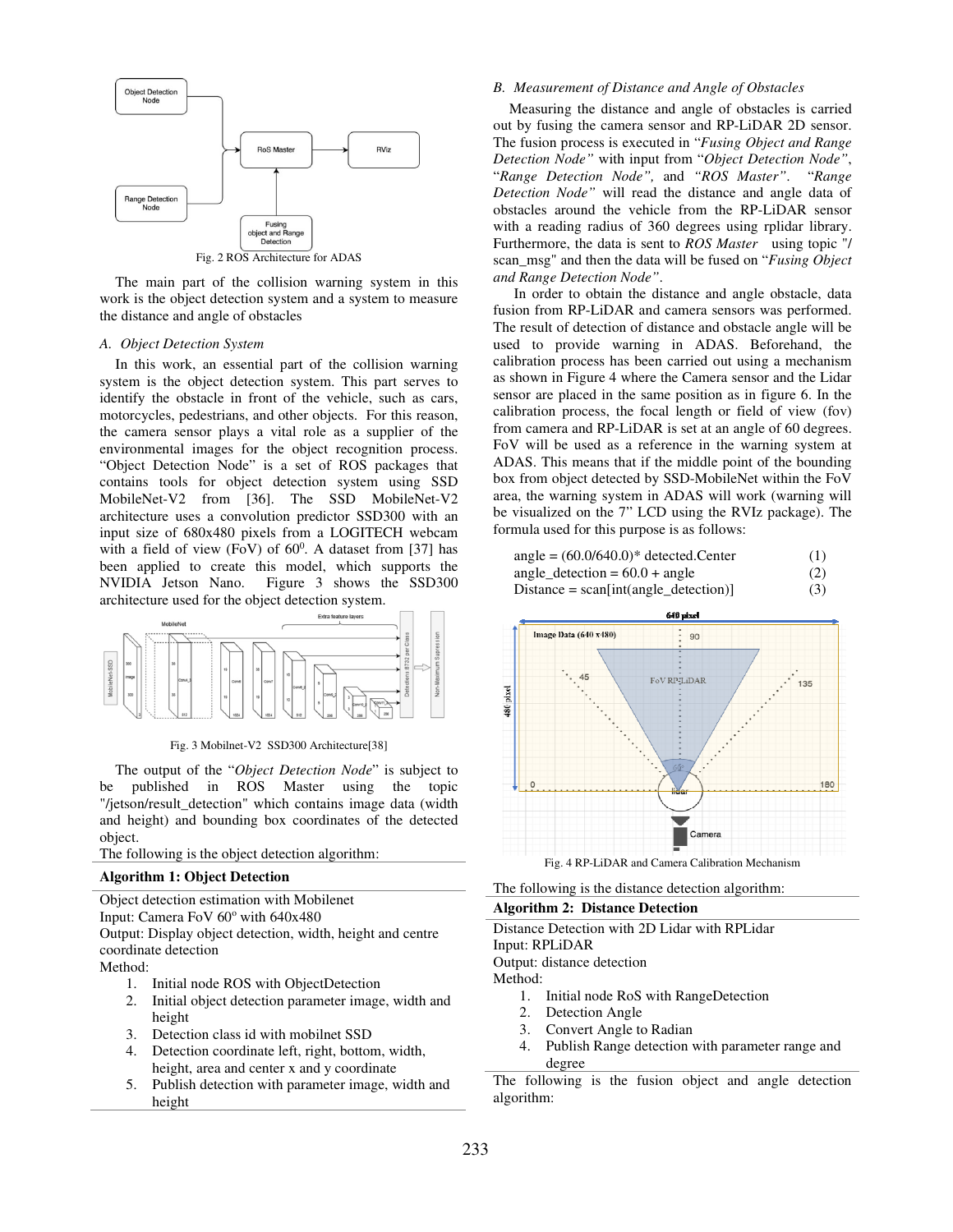## **Algorithm 3: Fusion Object and Angle Detection**

Range Detection with 2D Lidar with RPLiDAR Input: node ObjectDetection and node RangeDetection Output: Display object and angle detection Method:

- 1. Subscribe Object detection and Range Detection
- 2. Initial range Radian to pixel
- 3. Detection object with midpoint coordinate
- 4. Convert center coordinate with range to save data range
- 5. Publish range detection and range

# III. RESULTS AND DISCUSSION

In this section, we describe the detailed experimental setup and performance evaluation process of the data fusion method within the context of distance and angle sensing for a warning system in ADAS. The experiment scenario used in this work is shown in Figure 5. The positional displacement between the sensors is explained in detail in Figure 6.



Fig 5**.** ADAS Experimental Scenarios



Fig. 6 (a) NVIDIA Jetson Nano to implement ROS and LCD display 7" (b) Installation of RP-LiDAR and Camera

ADAS prototype is mounted on the front of the car to get good detection results. In this work, we use 2D lidar, which can scan objects with a radius of 0 - 360. The RP-LiDAR and the camera are mounted parallel, as shown in figure 6 to facilitate the fusion process's calibration.

The experiment for ADAS performance testing was performed for three objects such as pedestrians, motorcycles and cars with a scenario, as shown in Figure 5. Based on the experimental results, the output data from the RP-LiDAR sensor is in the form of a 360 array with an infinity value if the object is above 12 meters, and the data will have a numeric value if an object is detected under that distance. Furthermore, the data will be sent by the "*range detection node*" to the *ROS master* with the message topic *"/scan\_msg*". The following is an example of data from RP-LiDAR detection results on  $t_n$ :

*t = 1602756357940128087 | data = (inf, inf, inf, inf, inf, inf, inf, inf, inf, inf, inf, inf, inf, inf, inf, inf, inf, inf, inf, inf, inf, inf, inf, inf, inf, inf, inf, inf, inf, inf, inf, inf, inf, inf, inf, inf, inf, inf, inf, inf, inf, inf, inf, inf, inf, inf, inf, inf, inf, inf, inf, inf, inf, inf, inf, inf, inf, inf, inf, inf, inf, inf, inf, inf, inf, inf, inf, inf, inf, inf, inf, inf, inf, inf, 8.597999572753906, inf, inf, inf, inf, inf, inf, inf, inf, inf, inf, inf, inf, inf, inf, inf, inf, inf, inf, 8.57699966430664, inf, 3.565999984741211, 3.0840001106262207, 3.0339999198913574, 2.8399999141693115, 2.696000099182129, 2.677999973297119, 2.681999921798706, 2.885999917984009, inf, 8.833999633789062, inf, inf, inf, inf, inf, inf, inf, inf, inf, inf, inf, inf, inf, inf, inf, inf, inf, inf, inf, inf, inf, inf, inf, inf, inf, inf, inf, inf, inf, inf, inf, inf, inf, inf, inf, inf, inf, inf, inf, inf, inf, inf, inf, inf, inf, inf, inf, inf, inf, inf, inf, inf, inf, inf, inf, inf, inf, inf, inf, inf, inf, inf, inf, inf, inf, inf, inf, inf, inf, inf, inf, inf, inf, inf, inf, inf, inf, inf, inf, inf, inf, inf, inf, inf, inf, inf, inf, inf, inf, inf, inf, inf, inf, inf, inf, inf, inf, inf, inf, inf, inf, inf, inf, inf, inf, inf, inf, inf, inf, inf, inf, inf, inf, inf, inf, inf, inf, inf, inf, inf, inf, inf, inf, inf, inf, inf, inf, inf, inf, inf, inf, inf, inf, inf, inf, inf, inf, inf, inf, inf, inf, inf, inf, inf, inf, inf, inf, inf, inf, inf, inf, inf, inf, inf, inf, inf, inf, inf, inf, inf, inf, inf, inf, inf, inf, inf, inf, inf, inf, inf, inf, inf, inf, inf, inf, inf, inf, inf, inf, inf, inf, inf, inf, inf, inf, inf, inf, inf, inf, inf, inf, inf, inf, inf, inf, inf, inf, inf, inf, inf, inf, inf, inf, inf, inf, inf, inf, inf, inf, inf, inf, inf, inf, inf, inf, inf, inf, inf, inf, inf, inf, inf, inf, inf, inf, inf, inf, inf, inf, inf, inf, inf, inf, inf, inf, inf, inf, inf, inf, inf, inf, inf, inf, inf, inf, inf, inf, inf, inf, inf, inf, inf, inf, inf, inf)* 

Meanwhile, the data from the obstacle detection result from "*Object Detection Node*" contains information about the time, the midpoint coordinate of the object bounding box, and the object label. The following is an example of data from the object detection results:

- *t = 1602756362772608041 | (x,y) = (236.691894531,272.439361572) | distance = 0.641584333167 | lable = motorcycle*
- *t = 1602757073928807020 | (x,y) = (431.908874512,215.612228394) | distance = 2.18477000313 | lable = truck*
- *t = 1602756751280932903 | (x,y) = (478.734436035,191.203140259) | distance = 3.9323105664 | lable = bus*
- *t = 1602757064671120882 | (x,y) = (377.174682617,215.417694092) | distance = 0.528737693536 | lable = car*
- *t = 1602757063625045061 | (x,y) = (316.203216553,210.66519165) | distance = 1.91034458866 | lable = person*

As a result, the object detection data from the "object detection node" would be fused with the "range detection node" data—the results of the fusion output, as shown in figure 7.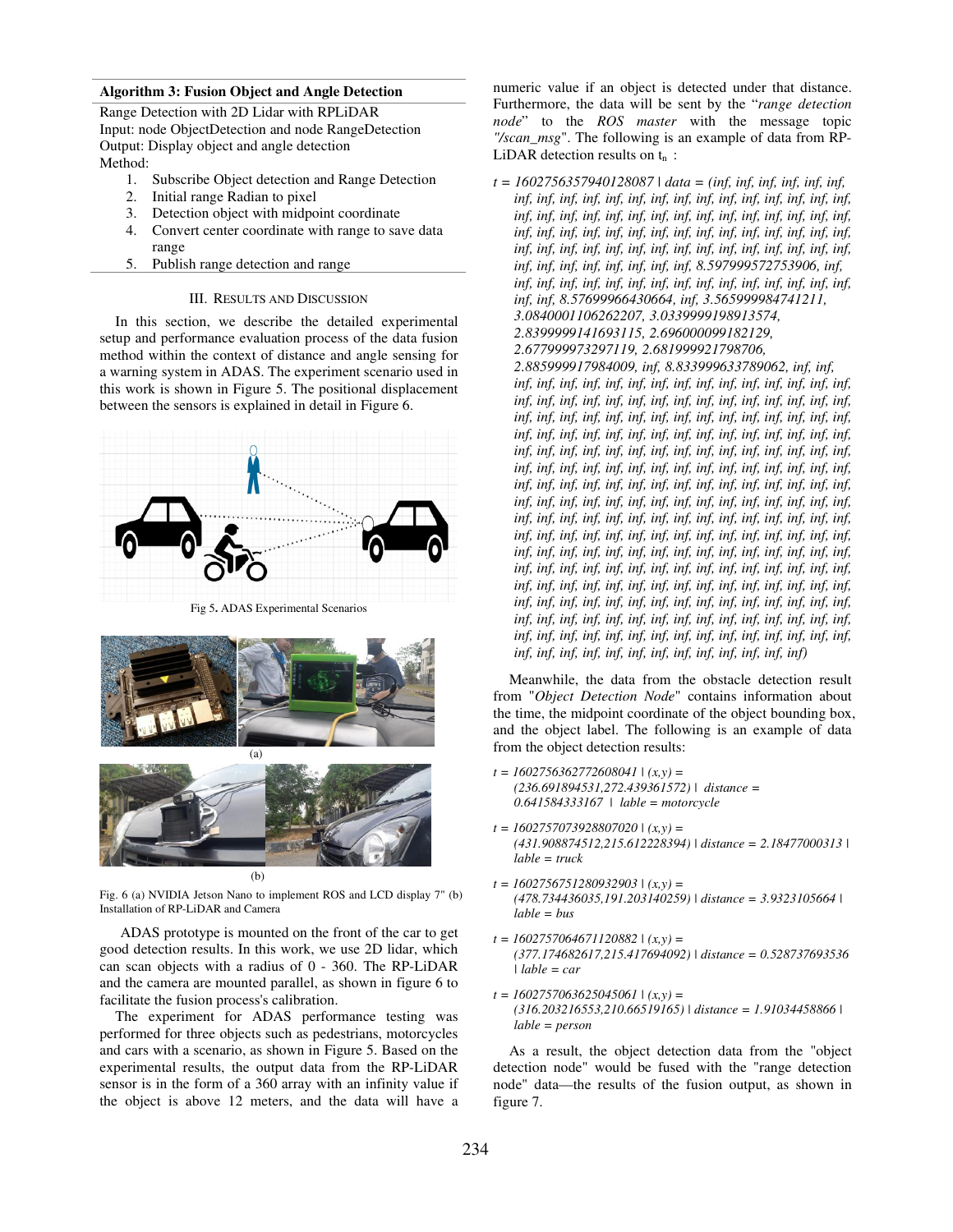

Fig. 7 The fusion results between object detection - distance and angle of objects

In Figure 7, it can be seen that the distance data (blue text) is the result of fusion. Table 1 describes the test results in more detail from two scenarios with an actual distance of 5.2 meters and 3 meters. In the table, it can be seen that the calculation of the distance (fusion) with actual conditions has an average error rate of 0.197 meters.

TABLE I. TESTING THE ESTIMATED DISTANCE AND THE ACTUAL DISTANCE.

| <b>Scenario</b> | object      | Actual<br>distance<br>[m] | <b>Estimated</b><br>distanced<br>[m] | <b>Error</b><br>[m] |
|-----------------|-------------|---------------------------|--------------------------------------|---------------------|
|                 | Car         | 5.2                       | 5.3                                  | 0.1                 |
|                 | Motor cycle | 5.2                       | 5.8                                  | 0.6                 |
|                 | People      | 5.2                       | 5.3                                  | 0.1                 |
| 2               | Car         | 3                         | 3.12                                 | 0.12                |
|                 | Motor Cycle | 3                         | 3.13                                 | 0.13                |
|                 | People      |                           | 3.13                                 | 0.13                |
| Average         |             |                           |                                      | 0.197               |

### IV.CONCLUSION

The ADAS system has been developed using NVIDIA Jetson Nano with the ROS platform and input from two sensors. The first sensor is a 2D LiDAR sensor with a  $360^\circ$ range with a maximum distance of 12 meters. The second sensor is a Logitech USB Camera sensor has shown a good performance where the object detection system can work with 40 fps performance, so it is suitable for real-time systems. Meanwhile, the fusion performance applied with the conversion from degree to coordinate has also shown satisfactory performance from the experiment to detect a car, motorcycle, and people objects. The error rate is obtained with an average of 0.197 meters. This is very realistic, considering the distance is still below 1 meter. However, to improve its accuracy for the upcoming study, the researchers

recommend using the computational geometric transformation and projection approach.

#### V. ACKNOWLEDGMENT

Thank you to The Directorate General of Higher Education, Ministry of National Education and Culture for the financial support related to Penelitian Kerjasama Antar Perguruan Tinggi (Research Collaboration between Higher Education) through LPPM Universitas Teknokrat and LLDIKTI Region 2 with the contract number 939/SP2H/LT/JAMAK/LL2/2020.

#### **REFERENCES**

- [1] G. A. Kumar, J. H. Lee, J. Hwang, J. Park, S. H. Youn, and S. Kwon, "LiDAR and camera fusion approach for object distance estimation in self-driving vehicles," *Symmetry (Basel).*, vol. 12, no. 2, 2020, doi: 10.3390/sym12020324.
- [2] A. Rangesh and M. M. Trivedi, "No Blind Spots: Full-Surround Multi-Object Tracking for Autonomous Vehicles Using Cameras and LiDARs," *IEEE Trans. Intell. Veh.*, vol. 4, no. 4, pp. 588–599, 2019, doi: 10.1109/TIV.2019.2938110.
- [3] R. H. Rasshofer and K. Gresser, "Automotive radar and lidar systems for next generation driver assistance functions," *Adv. Radio Sci.*, vol. 3, pp. 205–209, 2005, doi: 10.5194/ars-3-205-2005.
- [4] Q. Li, L. Chen, M. Li, S. L. Shaw, and A. Nüchter, "A sensor-fusion drivable-region and lane-detection system for autonomous vehicle navigation in challenging road scenarios," *IEEE Trans. Veh. Technol.*, vol. 63, no. 2, pp. 540–555, 2014, doi: 10.1109/TVT.2013.2281199.
- [5] H. Y. Lin, J. M. Dai, L. T. Wu, and L. Q. Chen, "A vision-based driver assistance system with forward collision and overtaking detection," *Sensors (Switzerland)*, vol. 20, no. 18, pp. 1–19, 2020, doi: 10.3390/s20185139.
- [6] M. M. William *et al.*, "Traffic Signs Detection and Recognition System using Deep Learning," *Proc. - 2019 IEEE 9th Int. Conf. Intell. Comput. Inf. Syst. ICICIS 2019*, pp. 160–166, 2019, doi: 10.1109/ICICIS46948.2019.9014763.
- [7] A. Mulyanto, R. I. Borman, P. Prasetyawan, W. Jatmiko, and P. Mursanto, "Real-Time Human Detection and Tracking Using Two Sequential Frames for Advanced Driver Assistance System," 2019, doi: 10.1109/ICICoS48119.2019.8982396.
- [8] C. W. Lai, H. Y. Lin, and W. L. Tai, "Vision based ADAS for forward vehicle detection using convolutional neural networks and motion tracking," *VEHITS 2019 - Proc. 5th Int. Conf. Veh. Technol. Intell. Transp. Syst.*, pp. 297–304, 2019, doi: 10.5220/0007626902970304.
- [9] A. Ziebinski, R. Cupek, D. Grzechca, and L. Chruszczyk, "Review of advanced driver assistance systems (ADAS)," *AIP Conf. Proc.*, vol. 1906, no. November, 2017, doi: 10.1063/1.5012394.
- [10] X. Zhao Pengpeng Sun Zhigang Xu Haigen Min Hongkai Yu, "Fusion of 3D LIDAR and Camera Data for Object Detection in Autonomous Vehicle Applications," 2020, [Online]. Available: https://scholarworks.utrgv.edu/cs\_fac/22.
- [11] F. Zhang, D. Clarke, and A. Knoll, "Vehicle detection based on LiDAR and camera fusion," *2014 17th IEEE Int. Conf. Intell. Transp. Syst. ITSC 2014*, pp. 1620–1625, 2014, doi: 10.1109/ITSC.2014.6957925.
- [12] P. Wei, L. Cagle, T. Reza, J. Ball, and J. Gafford, "LiDAR and camera detection fusion in a real-time industrial multi-sensor collision avoidance system," *Electron.*, vol. 7, no. 6, 2018, doi: 10.3390/electronics7060084.
- [13] S. Gatesichapakorn, J. Takamatsu, and M. Ruchanurucks, "ROS based Autonomous Mobile Robot Navigation using 2D LiDAR and RGB-D Camera," *2019 1st Int. Symp. Instrumentation, Control. Artif. Intell. Robot. ICA-SYMP 2019*, pp. 151–154, 2019, doi: 10.1109/ICA-SYMP.2019.8645984.
- [14] L. Zhou and Z. Deng, "A new algorithm for the extrinsic calibration of a 2D LIDAR and a camera," *Meas. Sci. Technol.*, vol. 25, no. 6, 2014, doi: 10.1088/0957-0233/25/6/065107.
- [15] W. Dong and V. Isler, "A novel method for the extrinsic calibration of a 2D laser rangefinder and a camera," *IEEE Sens. J.*, vol. 18, no. 10, pp. 4200–4211, 2018, doi: 10.1109/JSEN.2018.2819082.
- [16] M. J. J. Paul Viola, "Robust Real-Time Face Detection," *Int. J.*